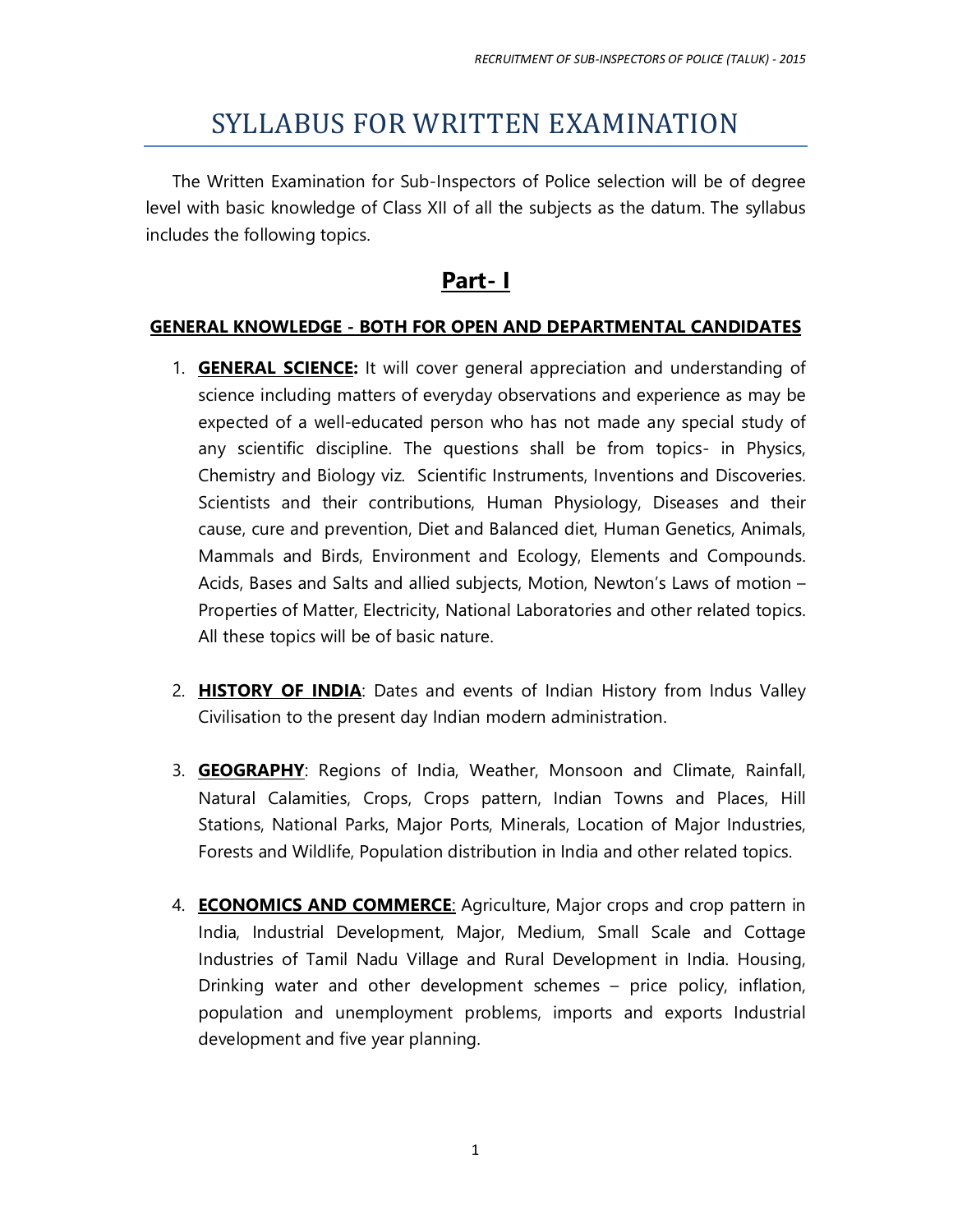- 5. **INDIAN POLITY**: Indian Constitution, Salient Features, Citizenship, Elections, Parliament and State legislature, Executive, States, Judiciary system, Local Self-Governments, Centre-State Relations, Language Policy and Foreign Policy.
- 6. **CURRENT EVENTS**: Latest development in Science and technology, political developments in India, new developments in Trade, Transport and communication, historical events. Fine Arts like dance, drama, films, painting, major literary works, Games and Sports, National, International awards, National and International organizations, Abbreviations, Who is Who, Books and Authors, General Technology, India and its Neighbours, present day India and other related topics. Arts, Literature, Culture of India and Tamil Nadu.

## **Part- II**

### **PSYCHOLOGY- FOR OPEN AND DEPARTMENTAL CANDIDATES**

- 1. **LOGICAL ANALYSIS**: Analysis of any information logically to find out various dimensions of the information.
- 2. **NUMERICAL ANALYSIS**: Quick response with regard to numerical ability will be tested.
- 3. **COMMUNICATION SKILLS**: Effective usage of languages will be tested.
- 4. **INFORMATION HANDLING ABILITY**: For any given information, the various aspects of the information, the inferences and connected facts will be tested.
- 5. **MENTAL ABILITY TESTS**: These tests are meant to verify the candidate's capability to draw conclusions through, inductive or deductive reasoning. It will include elementary problems from school mathematics.

### **In addition to the above, the Departmental Quota candidates will have question on the following police subjects in Part-II**

1. **POLICE STANDING ORDER (PSO)**: The provisions of PSO and its application at various points during the functioning will be tested.